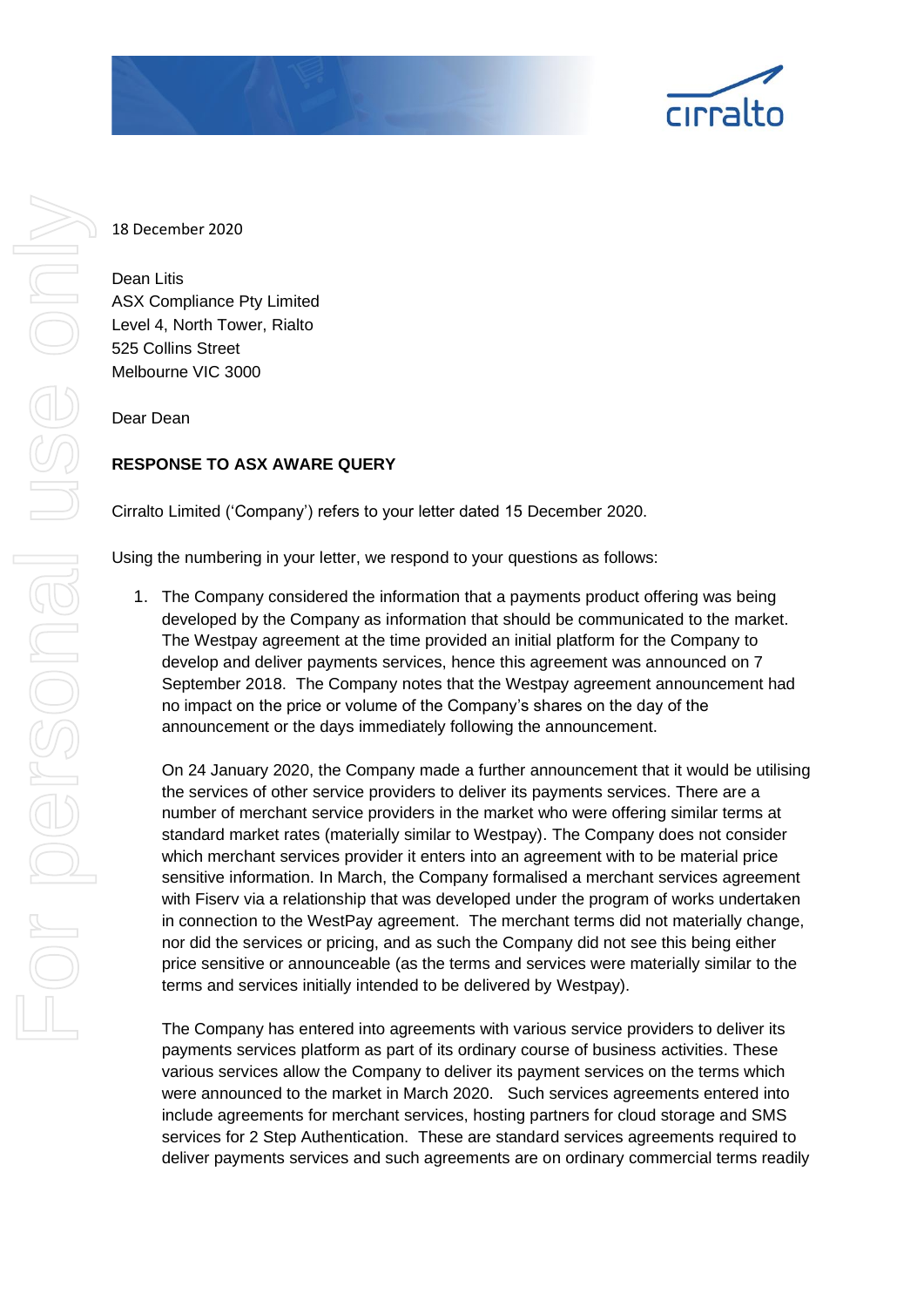

available in the market and the Company does not consider these specific agreements require disclosure under the ASX Listing Rules or are price sensitive.

The Company has subsequently entered into agreements with Fiserv, Mastercard and Visa on significantly improved terms which will allow the Company to compete on service and pricing with other larger payments service providers, hence these agreements were immediately announced to ASX.

- 2. Yes, the agreement remains in place and has not been cancelled, however, the Company currently utilises other services providers to deliver the same or similar services. The Fiserv and WestPay agreements co-exist and are not mutually exclusive. However, Fiserv is the Company's exclusive merchant services provider under the recently announced BPSP agreement with VISA and the BPA agreement with Mastercard.
- 3. a) The Company is aware of ASX guidance on continuous disclosure with respect to naming counterparties to, and disclosing details of, market sensitive agreements. However, as set out above, the disclosure in January was not considered market sensitive or material. The merchant services are readily available on standard industry terms from various financial and banking services providers and such terms were not considered material. The Company had already announced it was establishing a payments platform and these agreements are for standard services required to establish such a platform.

b) The Fiserv and WestPay agreements co-exist and are not mutually exclusive.

4. The Fiserv and Mastercard agreement was executed on 11 December (after close of business) and announced immediately pre market open on 14 December.

The host was not aware of the Fiserv and Mastercard agreement, the reference to Mastercard was a coincidence and was a result of the hosts interpretation of a question submitted by an online attendee in relation to whether there are any potential plans to have Mastercard setup with a BPSP with Cirralto. The Company made no reference to the Fiserv and Mastercard agreement during the presentation.

Please note that such arrangements with Mastercard and Visa are critical to allow CRO to compete with larger payments service providers and as such it would be reasonable to assume that as a payments services provider the Company would be seeking to enter into such an agreement with Mastercard.

- 5. As outlined in the response to question 4 above, the Company confirms that it disclosed the Fiserv and Mastercard agreement in accordance with Listing Rule 3.1 to the ASX on 14 December 2020.
- 6. The Company confirms that it is in compliance with Listing Rule 3.1. and that there is no information that should be given to ASX about its financial condition in accordance with that rule.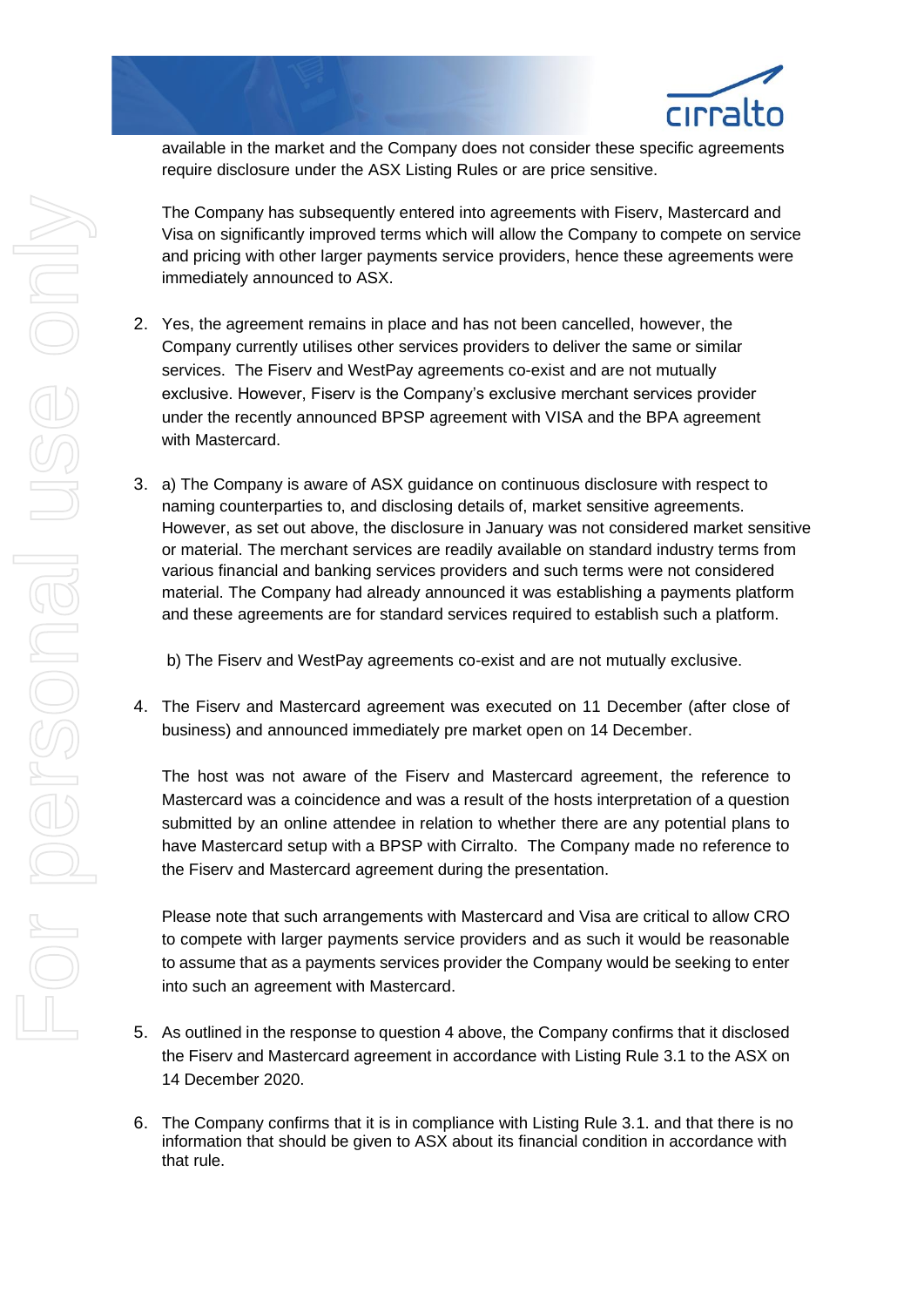

7. The Company confirms that the responses to the questions above have been authorised by its Board of Directors.

Yours sincerely

Justyn Stedwell Company Secretary On behalf of the Board of Directors Cirralto Limited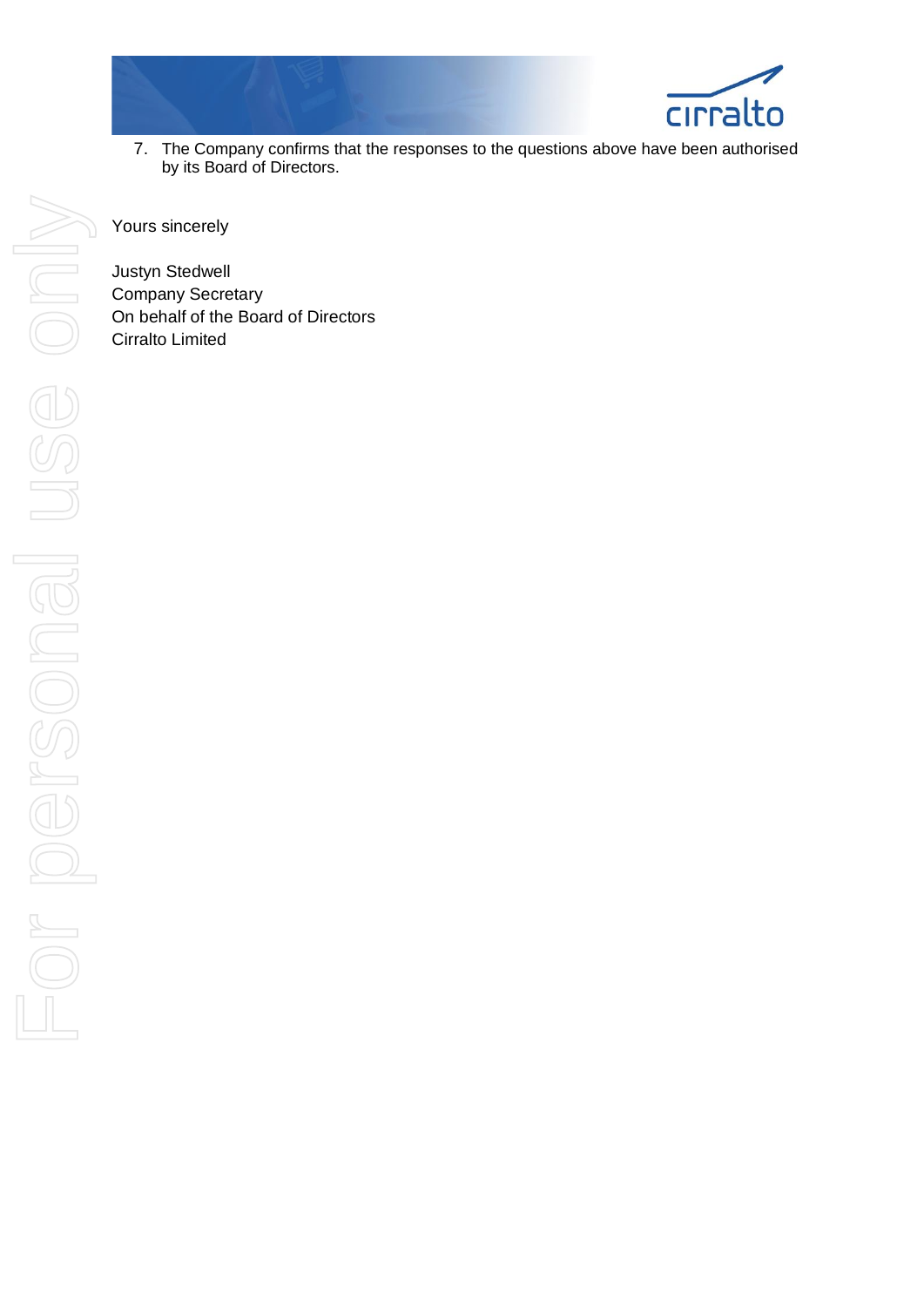Reference: 28842

Mr Justyn Stedwell Company Secretary Cirralto Limited Suite 103, Level 1 2 Queen Street Melbourne VIC 3000

By email

Dear Mr Stedwell

## **Cirralto Limited ('CRO'): Aware Query**

ASX Limited ('ASX') refers to the following:

A. CRO's announcement titled 'Cirralto to Expand to Provide Payments Solution' released on the ASX Market Announcements Platform ('MAP') on 7 September 2018 ('2018 Announcement'), which included the following statements (emphasis added):

> [CRO] '*advises that it has entered into a four year agreement with a leading Swedish based provider of payment platforms, Westpay AB (Westpay), to become a distributor of Westpay's merchant payment solutions in Australia.*

> *The partnership with Westpay will enable Cirralto to provide payments and merchant payment solutions as part of the modernisation solution set ...*

> *Initial steps will be to gain full Australian certification of the Westpay solution which is requires prior to Cirralto launchings its offering to customers. Cirralto is hoping to launch the payments solution in the first quarter of 2019.'*

B. CRO's announcement titled 'Contracts Update and Investor Communication' released on MAP on 24 January 2020 ('January 2020 Announcement'), which included the following statements (emphasis added):

### *'Westpay & Payments*

*The Westpay agreement remains on foot, however with necessary amendments. These are not material to the Company but have resulted in the delayed completion of this project. To enable the Company to capitalise on the revenue potential offered through the provision of merchant payment services to its incumbent customer base, the Company has also entered into agreements with other third party merchant service providers to enable the launch of a payments product offering.'*

C. CRO's announcement titled 'Cirralto Launches Merchant Payment Service' released on MAP on 17 March 2020 ('March 2020 Announcement'), which announced the release of CRO's merchant payment service and included the following statements:

*'Specifically, the Company will launch its payments service with the following:* 

- *1. An integrated EFTPOS offering bundled with SpendaPOS;*
- *2. An eCommerce payments service;*
- *3. An integrated statements based payments service enabling customers to pay their outstanding invoices in Xero, MYOB and Quickbooks …*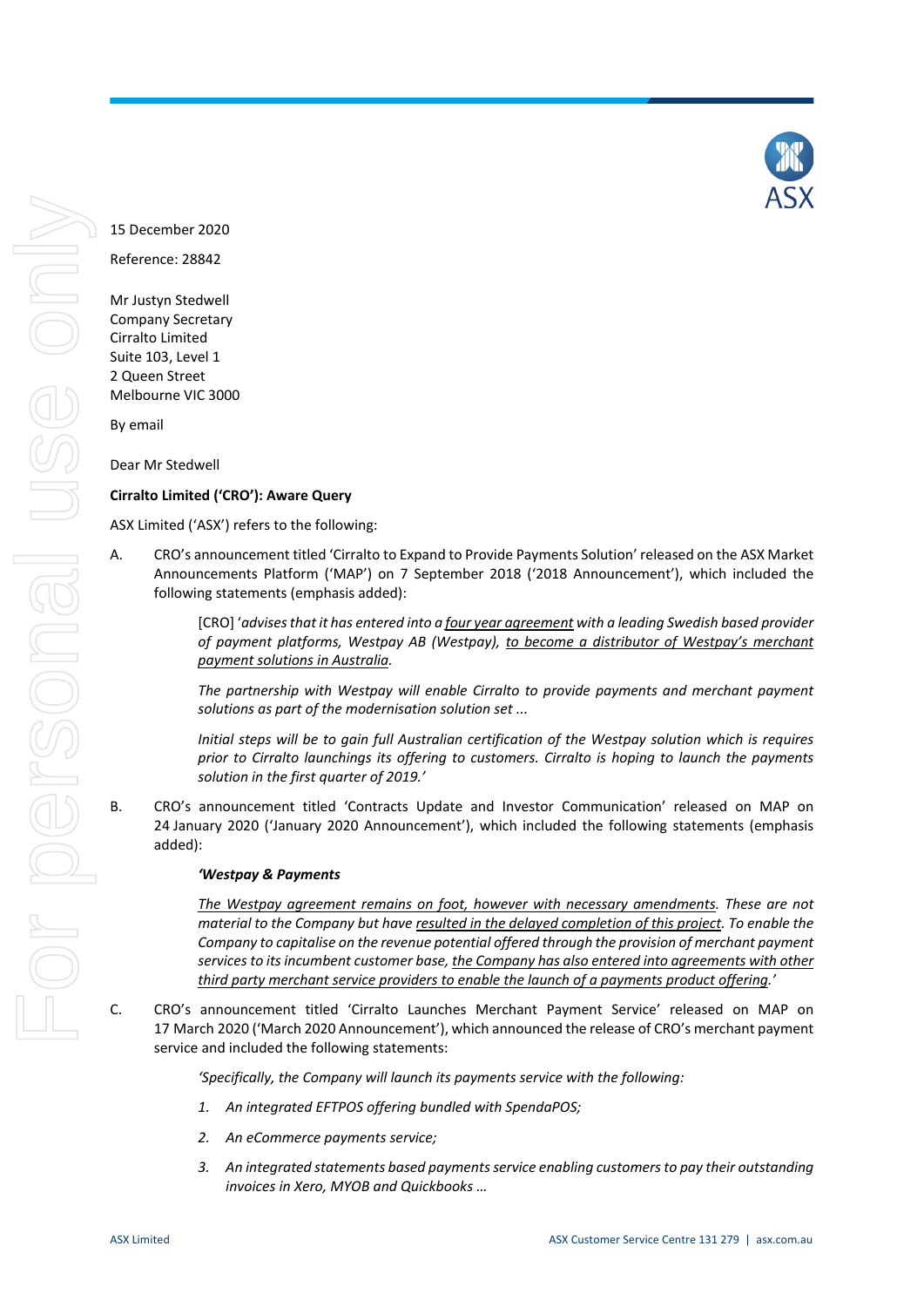*The payments services enable Cirralto to charge customers merchant fees on a sliding scale, with the base blended merchant fee being 1.5% …'*

- D. CRO's announcement titled 'BPSP Agreement with Fiserv and Visa' released on MAP on 7 December 2020 ('7 December 2020 Announcement'), which included the following statements:
	- (i) '*Cirralto has entered into a Business Payments Solution Provider Agreement with Fiserv (NASDAQ: FISV) and Visa International Limited ("Visa", NYSE:V), in which Fiserv will serve as the exclusive merchant acquirer for Cirralto under Visa's BPSP merchant services agreement.'*
	- (ii) *'Complements the existing agreement with Fiserv (our merchant acquiring partner), enabling Cirralto to offer a broad range of B2C payments via terminals and eCommerce as well as the BPSP digital payment services.'*
	- (iii) *'Cirralto entered a partnership with Fiserv, Inc. (NASDAQ: FISV) in March, 2020 to facilitate the release of our merchant payment services. This partnership allowed Cirralto to offer both EFTPOS and online payment services to its customers. This original agreement enabled the Company to charge customers merchant fees on a sliding scale, with the base blended merchant fee of 1.5%.'*
- <span id="page-4-0"></span>E. The webinar presentation by Mr Adrian Floate, CRO's Managing Director, for ShareCafe's Hidden Gems series held at around 12:30pm AEDT on 11 December 2020 in which the interviewer makes a reference to CRO's relationship with MasterCard.
- F. CRO's announcement titled 'Cirralto Signs a BPA Agreement with Fiserv and MasterCard' released on MAP on 14 December 2020, which included the following statements (the 'Fiserv MasterCard Information'):
	- (i) *'Cirralto enters into a Business Payment Aggregator ("BPA") agreement with Fiserv and MasterCard to extend its Business Payments services offering.*

*Building on the Business Payments Solution Provider agreement (BPSP) Cirralto announced on 7 December 2020 with Fiserv (NASDAQ: FISV) and Visa International Limited ("Visa", NYSE:V), the BPA agreement improves Cirralto's payments margin by 40% and enables Cirralto to process card payments as the merchant of record.'*

- (ii) *'Cirralto has entered into a Business Payments Aggregator ("BPA") agreement with Fiserv (NASDAQ: FISV) and MasterCard ("Mastercard", NYSE:MA US), in which Fiserv will serve as the exclusive merchant acquirer for Cirralto.'*
- (iii) *'The agreement commences on December 14 for a term of 12 months.'*
- G. Listing Rule 3.1, which requires a listed entity to immediately give ASX any information concerning it that a reasonable person would expect to have a material effect on the price or value of the entity's securities.
- H. The definition of 'aware' in Chapter 19 of the Listing Rules, which states that:

*'an entity becomes aware of information if, and as soon as, an officer of the entity (or, in the case of a trust, an officer of the responsible entity) has, or ought reasonably to have, come into possession of the information in the course of the performance of their duties as an officer of that entity" and section 4.4 in Guidance Note 8 Continuous Disclosure: Listing Rules 3.1 – 3.1B "When does an entity become aware of information.'*

- I. Listing Rule 3.1A, which sets out exceptions from the requirement to make immediate disclosure, provided that each of the following are satisfied.
	- *'3.1A Listing rule 3.1 does not apply to particular information while each of the following is satisfied in relation to the information:*
	- *3.1A.1 One or more of the following applies:*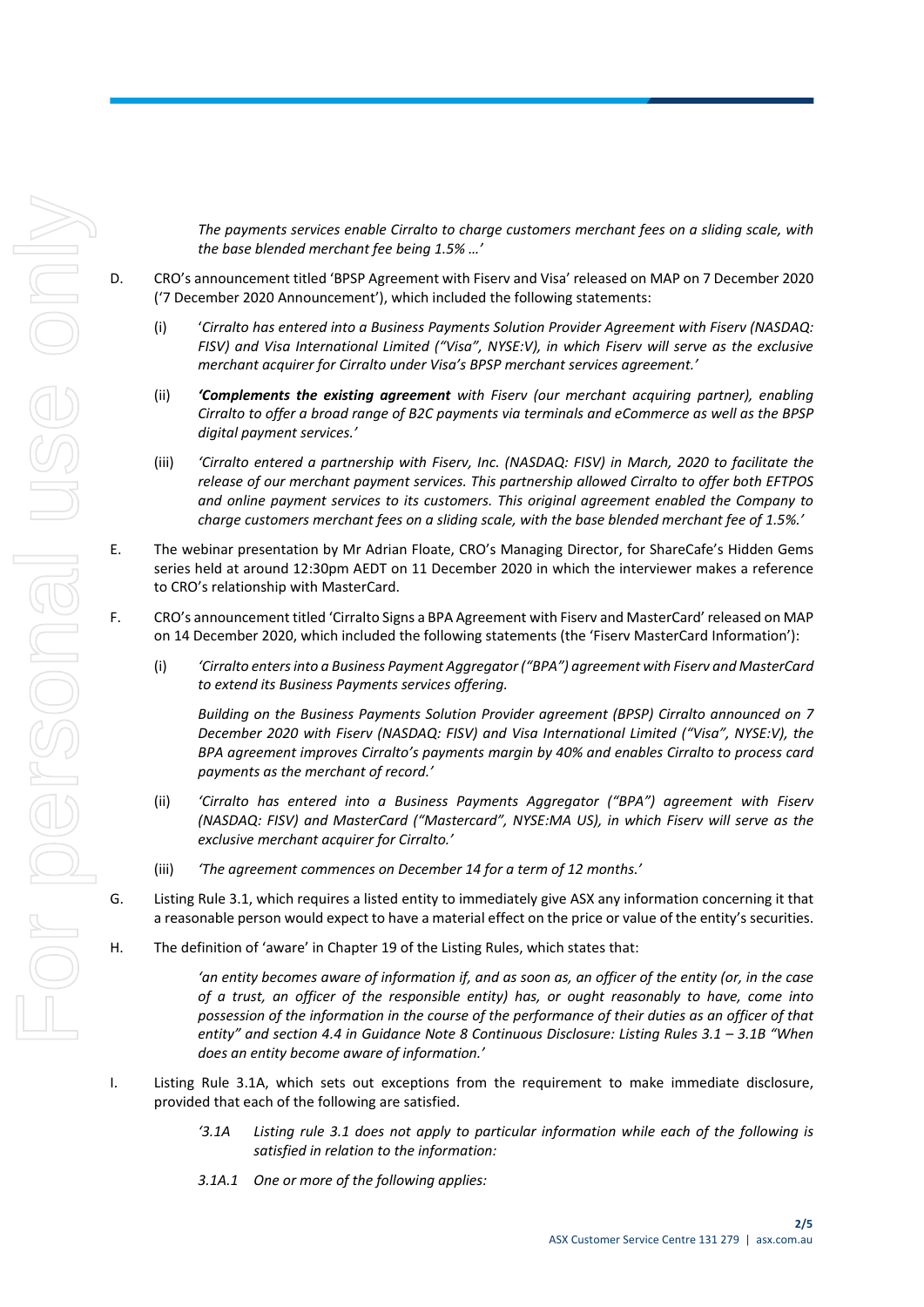- *It would be a breach of a law to disclose the information;*
- *The information concerns an incomplete proposal or negotiation;*
- *The information comprises matters of supposition or is insufficiently definite to warrant disclosure;*
- *The information is generated for the internal management purposes of the entity; or*
- *The information is a trade secret; and*
- *3.1A.2 The information is confidential and ASX has not formed the view that the information has ceased to be confidential; and*
- *3.1A.3 A reasonable person would not expect the information to be disclosed.'*
- J. ASX's policy position on the concept of 'confidentiality', which is detailed in section 5.8 of Guidance Note 8 Continuous Disclosure: Listing Rules 3.1 – 3.1B. In particular, the Guidance Note states that:

*'Whether information has the quality of being confidential is a question of fact, not one of the intention or desire of the listed entity. Accordingly, even though an entity may consider information to be confidential and its disclosure to be a breach of confidence, if it is in fact disclosed by those who know it, then it ceases to be confidential information for the purposes of this rule.'*

K. Listing Rule 15.7 which states:

*'An entity must not release information that is for release to the market to any person until it has given the information to ASX and has received an acknowledgment that ASX has released information to the market.'*

#### **Questions and Request for information**

Having regard to the above, ASX asks CRO to respond separately to each of the following questions and requests for information:

- 1. ASX notes that:
	- The 7 December 2020 Announcement disclosed that CRO entered into an agreement with Fiserv in March 2020 ('Fiserv March Agreement').
	- The Fiserv March Agreement does not appear to have been disclosed to the market prior to the 7 December 2020 Announcement.

In light of the above, please explain why the Fiserv March Agreement was not was not disclosed to the market at an earlier time, commenting specifically on when you believe CRO was obliged to disclose the Fiserv March Agreement under Listing Rules 3.1 and 3.1A and what steps CRO took to ensure that the Fiserv March Agreement was disclosed promptly and without delay.

2. Is the agreement with Westpay still on foot?

If the answer to this question is:

- 'yes', please clarify how it will operate in parallel with the agreements with Fiserv.
- 'no', please advise when it was terminated and why this information has not been disclosed to the market.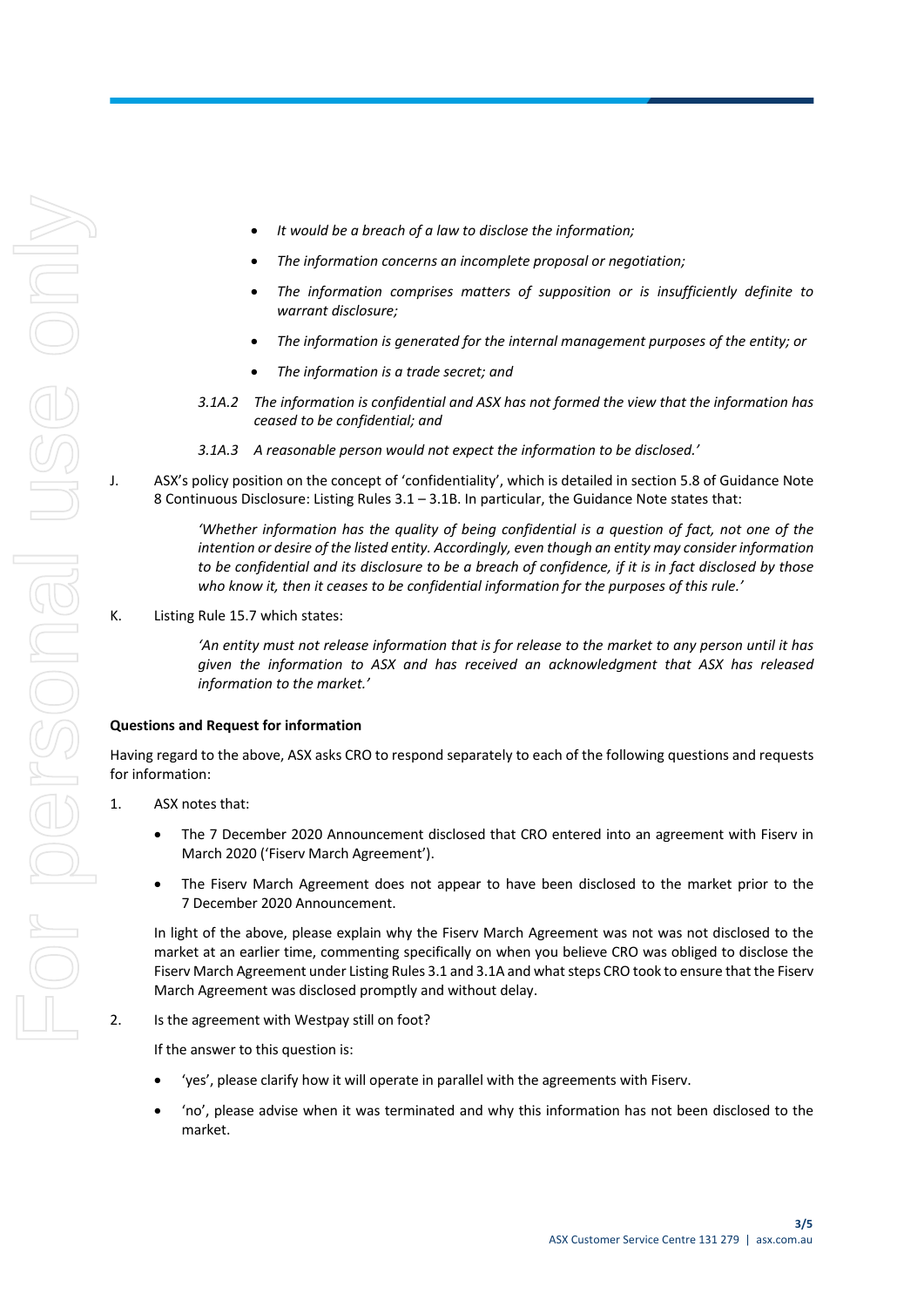- 3. ASX notes that the January 2020 Announcement disclosed that CRO had entered into agreements with third party merchant service providers other than Westpay ('January 2020 Agreements'), but it did not disclose the identities of these third party merchant service providers or details of the agreements.
	- a) Please explain why CRO did not disclose the details of the January 2020 Agreements in the January 2020 Announcement.
	- b) Please clarify how the January 2020 Agreements will operate in parallel with CRO's agreements with Fiserv and, if applicable, Westpay.
	- 4. When did CRO first become aware of the Fiserv MasterCard Information? In answering this question, please address the reference by the webinar interviewer to CRO's relationship with MasterCard (see paragrap[h E](#page-4-0) above).
	- 5. If CRO first became aware of the Fiserv MasterCard Information before 14 December 2020, please explain why the Fiserv MasterCard Information was not released to the market at an earlier time, commenting specifically on when you believe CRO was obliged to release the Fiserv MasterCard Information under Listing Rules 3.1 and 3.1A and what steps CRO took to ensure that the Fiserv MasterCard Information was released promptly and without delay.
	- 6. Please confirm that CRO is complying with the Listing Rules and, in particular, Listing Rule 3.1.
	- 7. Please confirm that CRO's responses to the questions above have been authorised and approved in accordance with its published continuous disclosure policy or otherwise by its board or an officer of CRO with delegated authority from the board to respond to ASX on disclosure matters.

#### **When and where to send your response**

This request is made under Listing Rule 18.7. Your response is required as soon as reasonably possible and, in any event, by no later than **9:30am AEDT** on **Friday, 18 December 2020**. You should note that if the information requested by this letter is information required to be given to ASX under Listing Rule 3.1 and it does not fall within the exceptions mentioned in Listing Rule 3.1A, CRO's obligation is to disclose the information 'immediately'. This may require the information to be disclosed before the deadline set out in the previous paragraph and may require CRO to request a trading halt immediately.

Your response should be sent to me by e-mail. It should not be sent directly to the ASX Market Announcements Office. This is to allow me to review your response to confirm that it is in a form appropriate for release to the market, before it is published on the ASX Market Announcements Platform.

### **Trading halt**

If you are unable to respond to this letter by the time specified above, you should discuss with us whether it is appropriate to request a trading halt in CRO's securities under Listing Rule 17.1. If you wish a trading halt, you must tell us:

- the reasons for the trading halt;
- how long you want the trading halt to last;
- the event you expect to happen that will end the trading halt;
- that you are not aware of any reason why the trading halt should not be granted; and
- any other information necessary to inform the market about the trading halt, or that we ask for.